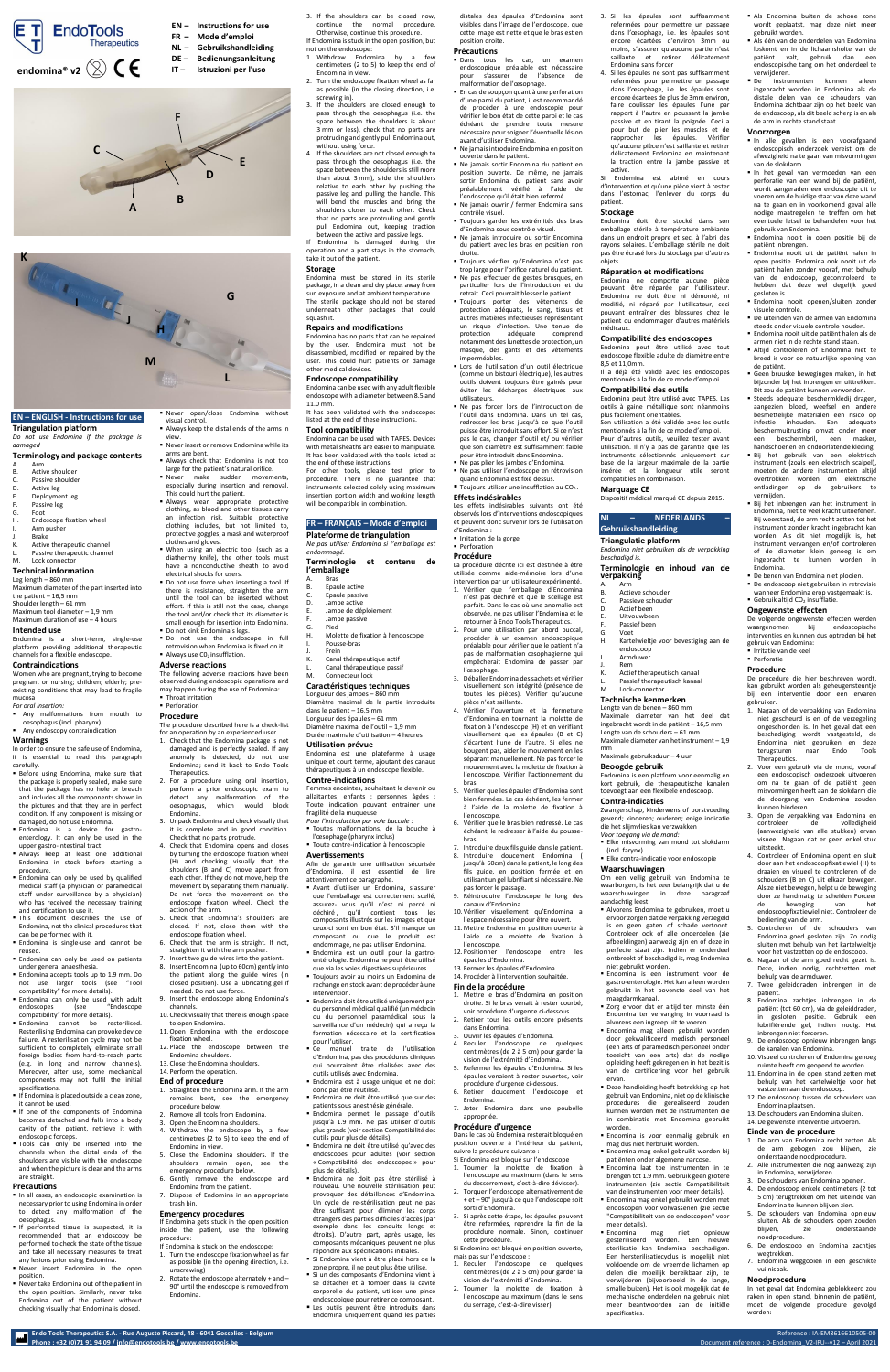**Endo Tools Therapeutics S.A. - Rue Auguste Piccard, 48 - 6041 Gosselies - Belgium** Reference : IA-EM8616610505-00

Als Endomina geblokkeerd is op de endoscoop

- 1. Het kartelwieltie voor het vastzetten op de endoscoop volledig opendraaien (in de richting van het losschroeven).
- 2. De endoscoop achtereenvolgens + en 90° draaien tot de endoscoop uit de Endomina is.
- 3. Als de schouders na deze stap gesloten kunnen worden, de procedure verdergezet worden. Zoniet, herhaal dan deze procedure.

Als Endomina geblokkeerd is in de open stand, maar niet op de endoscoop:

- 1. De endoscoop enkele centimeters (2 tot 5 cm) terugtrekken zodat het uiteinde van Endomina zichtbaar blijft.
- 2. Draai het kartelwieltje zo ver mogelijk (in de sluitrichting, d.w.z. inschroevend).
- 3. Als de schouders voldoende gesloten zijn om door de slokdarm te geraken, d.w.z. dat ze nog ongeveer 3 mm of minder gespreid zijn, nagaan of er geen deel uitsteekt en Endomina zachtjes verwijderen zonder kracht uit te oefenen
- 4. Als de schouders niet voldoende gesloten zijn om een doorgang door de slokdarm mogelijk te maken, d.w.z. als de schouders nog verder dan ongeveer 3 mm uit elkaar staan, de schouders tegenover elkaar laten schuiven door op het passieve been te duwen en te trekken aan de handgreep. Dit heeft als doel de spieren te plooien en de schouders dichter bij elkaar te brengen. Controleren of er geen stuk uitsteekt en Endomina zachtjes verwijderen, terwijl de tractie tussen het passieve en het actieve been behouden blijft.

Als Endomina beschadigd raakt tijdens een interventie en een stuk in de maag zou achterblijven, dit verwijderen uit het lichaam van de patiënt.

- **Bremse**
- K. Aktiver therapeutischer Kanal
- Passiver therapeutischer Kanal
- M. Lock-Verbinder

# **Bewaring**

Endomina moet bewaard worden in zijn steriele verpakking, op kamertemperatuur, op een schone en droge plaats, en beschermd tegen zonlicht. De steriele verpakking mag tijdens de opslag niet geplet worden door andere voorwerpen.

### **Herstelling en aanpassingen**

Endomina bevat geen enkel onderdeel dat hersteld kan worden door de gebruiker. Endomina mag niet gedemonteerd, aangepast of hersteld worden door de gebruiker, want dit kan leiden tot letsels bij de patiënt of ander medisch materiaal beschadigen.

### **Compatibiliteit van de endoscopen**

Endomina mag gebruikt worden met iedere flexibele endoscoop voor volwassenen, met een diameter tussen 8,5 en 11,0 mm. Het instrument werd reeds gevalideerd met

de endoscopen die vermeld worden aan het einde van deze gebruikshandleiding. **Compatibiliteit van de** 

# **instrumenten**

Endomina mag gebruikt worden met TAPES. Instrumenten met metalen mantel zijn echter gemakkelijker wendbaar.

- Vergewissern Sie sich vor der Verwendung des Endomina, dass die Verpackung ordnungsgemäß versiegelt ist, keine Löcher oder Brüche aufweist sowie alle auf den Abbildungen gezeigten Teile enthält und dass sich diese in einwandfreiem Zustand befinden. Verwenden Sie den Endomina nicht, wenn ein Teil fehlt oder beschädigt ist.
- Endomina ist ein Instrument für die Gastroenterologie. Endomina darf daher nur im oberen Gastrointestinaltrakt verwendet werden.
- Vor jedem geplanten Eingriff immer mindestens ein weiteres Endomina als Reserve auf Lager haben.
- Endomina darf nur durch qualifiziertes medizinisches Personal benutzt werden (Arzt oder medizinisch geschultes Personal unter Aufsicht eines Arztes), das die entsprechende Ausbildung und die Nutzungszertifizierung erhalten hat.
- Diese Anleitung behandelt den Gebrauch von Endomina, nicht die klinischen Verfahren, die mit den mit Endomina verwendeten Instrumenten realisiert werden können.
- Endomina ist für den einmaligen Gebrauch bestimmt und darf nicht nochmals verwendet werden.

Phone : +32 (0)71 91 94 09 [/ info@endotools.be](mailto:info@endotools.be) [/ www.endotools.be](http://www.endotools.be/)

Het gebruik ervan werd gevalideerd met de instrumenten die vermeld worden aan het einde van deze gebruikshandleiding.

Gelieve ander toebehoren te testen vóór gebruik. Het is niet zeker dat de instrumenten die enkel geselecteerd worden op basis van de maximale breedte van het ingebrachte gedeelte en de nuttige lengte, compatibel zijn in de combinatie.

■ Endomina darf nicht resterilisiert werden. Endomina kann durch eine erneute Sterilisierung beschädigt werden. Ein Resterilisierungszyklus kann sich als unzureichend erweisen, um Fremdpartikel aus schwer zugänglichen Teilen zu entfernen (z. B. in den langen und engen Leitungen). Andererseits kann es sein, dass die mechanischen Komponenten nicht mehr den Ausgangsspezifikationen

### **DE - DEUTSCH - Bedienungsanleitung**

**Triangulationsplattform** *Endomina nicht verwenden, wenn die Verpackung beschädigt ist.*

| <b>Terminologie</b><br>Verpackungsinhalt |                 | und |
|------------------------------------------|-----------------|-----|
| А.                                       | Arm             |     |
| В.                                       | Aktive Schulter |     |

C. Passive Schulter D. Aktives Bein E. Entfaltungsbein F. Passives Bein

G. Fuß H. Endoskop-Befestigungsrädchen I. Armschieber

■ Stets eine CO<sub>2</sub>-Insufflation verwenden.

### **Technische Merkmale**

**Bei Verdacht auf perforiertes Gewebe** beim Patienten wird empfohlen, eine Endoskopie zur Feststellung des Gewebezustands durchzuführen und alle notwendigen Maßnahmen zur Behandlung von Läsionen vor der Anwendung des Endomina zu ergreifen. ▪ Endomina niemals im offenen Zustand in

Beinlänge – 860 mm Maximaler Durchmesser des in den Patienten eingeführten Teils – 16,5 mm Schulterlänge - 61 mm

■ Endomina niemals im offenen Zustand aus dem Patienten entfernen. Gleichermaßen Endomina niemals aus dem Patienten entfernen, bevor endoskopisch sichergestellt ist, dass es wirklich

Maximaler Instrumentendurchmesser – 1,9 mm

Maximale Nutzungsdauer - 4 Stunden

### **Bestimmungsgemäßen Verwendung**

**Endomina niemals in den Patienten** einführen oder aus ihm entfernen, wenn sich die Arme nicht in gerader Stellung

Endomina ist eine über kurze Zeit nutzbare Einweg-Plattform, die einem flexiblen Endoskop therapeutische Kanäle hinzufügt.

■ Stets sicherstellen, dass Endomina nicht zu breit für die natürliche Öffnung des

### **Gegenanzeigen**

Schwangere oder Stillende oder Frauen, die schwanger werden wollen; Kinder; Senioren; jede Indikation, die zu einer Empfindlichkeit der Schleimhaut führen könnte *Bei oralem Zugang:*

- Jegliche Fehlbildungen im gesamten Bereich vom Mund bis zur Speiseröhre (inkl. Rachen
- Jede Gegenanzeige für eine Endoskopie

### **Warnhinweise**

Um eine sichere Anwendung von Endomina zu gewährleisten, sollten Sie diesen Abschnitt sorgfältig lesen.

**Bei der Verwendung eines elektrischen** Instruments (wie ein Elektrokauter) müssen die anderen Instrumente stets ummantelt sein, damit die Benutzer keinen elektrischen Schock erhalten. ▪ Bei der Einführung des Instruments in Endomina keine Kraft aufwenden. In einem solchen Fall die Arme gerade ausrichten, bis das Instrument ohne Mühe eingeführt werden kann. Ist dies nicht möglich, das Instrument austauschen bzw. prüfen, ob dessen Durchmesser klein genug ist, um in Endomina eingeführt zu

■ Die Beine des Endomina nicht knicken. ■ Das Endoskop nicht im Retrovisionsmodus benutzen, wenn Endomina daran befestigt

Instrumenten" für weitere Einzelheiten). ▪ Endomina darf nur für Endoskope für Erwachsene eingesetzt werden (weitere Einzelheiten im Abschnitt "Kompatibilität

der Endoskope").

entsprechen.

▪ Wenn Endomina außerhalb des Reinraums gebracht wurde, darf es nicht mehr

eingesetzt werden.

▪ Wenn sich eine der Komponenten von Endomina ablöst und in die Körperhöhle des Patienten fällt, diese mit einer endoskopischen Zange entfernen. ▪ Die Instrumente können nur dann in Endomina eingeführt werden, wenn die distalen Teile der Schultern von Endomina im Endoskopbild sichtbar sind, dieses Bild scharf ist und der Arm in gerader Stellung

ist.

**Sicherheitsvorkehrungen**

▪ In allen Fällen ist eine vorherige endoskopische Untersuchung erforderlich um sicherzugehen, dass keine Fehlbildungen in den Speiseröhre

bestehen.

den Patienten einführen.

- A. Braccio B. Spalla attiva
- C. Spalla passiva
- D. Gamba attiva
- E. Gamba di spiegamento
- F. Gamba passiva
- G. Piede
- H. Rotella di fissaggio all'endoscopio
- Spingi-braccio
- J. Freno
- K. Canale terapeutico attivo
- L. Canale terapeutico passivo<br>M. Connettore lock Connettore lock
- 

geschlossen ist.

▪ Endomina niemals ohne visuelle Kontrolle

öffnen / schließen.

▪ Die Armenden von Endomina stets unter

visueller Kontrolle halten.

befinden.

Patienten ist.

▪ Keine unsanften Bewegungen machen, insbesondere bei der Einführung oder beim Entfernen. Dies könnte den

Patienten verletzen.

▪ Tragen Sie immer geeignete Schutzkleidung, da Blut und anderes Gewebe ein Infektionsrisiko darstellen. Geeignete Schutzkleidung umfasst unter anderem eine Schutzbrille, eine Gesichtsmaske sowie wasserdichte

Kleidung und Handschuhe.

▪ Endomina darf nur an Patienten unter Vollnarkose eingesetzt werden. **Verfahrensende**

- Durch Endomina können Instrumente bis 1.9 mm Durchmesser geführt werden. Keine größeren Instrumente einsetzen (siehe Abschnitt "Kompatibilität von 1. Die Arme von Endomina in die gerade Position bringen. Wenn ein Arm nicht richtig schließt: siehe unten stehendes Notverfahren.
	- 2. Alle noch in Endomina vorhandenen Instrumente entfernen.
	- 3. Die Schultern von Endomina öffnen.
	- 4. Das Endoskop um einige Zentimeter (2 bis 5 cm) zurückziehen, damit das Ende von Endomina sichtbar bleibt. 5. Die Schultern von Endomina wieder
	- schließen. Sollten die Schultern offen geblieben sein: siehe unten stehendes Notverfahren.
	- 6. Das Endoskop und Endomina sanft herausziehen.
	- 7. Endomina einer geeigneten Abfallentsorgung zuführen.

werden.

ist.

### **Unerwünschte Nebenwirkungen**

Folgende unerwünschte Nebenwirkungen wurden bei endoskopischen Eingriffen und daher auch beim Einsatz von Endomina beobachtet:

■ Rachenreizung ■ Perforation

### **Verfahren**

Das hier beschriebene Verfahren dient als Gedächtnishilfe für den Einsatz durch einen erfahrenen Nutzer.

- In ogni caso, è necessario un esame endoscopico preventivo per accertarsi dell'assenza di una malformazione dell'esofago.
- In caso si sospetti una perforazione tissutale, si raccomanda di eseguire un'endoscopia per controllare lo stato del tessuto e di adottare tutte le misure necessarie per trattare eventuali lesioni prima di utilizzare Endomina.
- Non introdurre mai Endomina nel paziente in posizione aperta.
- Non estrarre mai Endomina dal paziente in posizione aperta. Analogamente, non estrarre mai Endomina senza aver preventivamente verificato con
- l'endoscopio che sia ben chiuso. ■ Non aprire/chiudere mai Endomina senza controllo visivo.
- Conservare sempre le estremità dei bracci
- di Endomina sotto controllo visivo. ■ Non introdurre o estrarre mai Endomina
- dal paziente con il braccio piegato- ■ Controllare sempre che Endomina non sia
- troppo largo per l'orifizio naturale del paziente.
- Non effettuare movimenti bruschi, in particolare al momento dell'introduzione e dell'estrazione. Ciò potrebbe causare lesioni al paziente.
- Indossare sempre indumenti di protezione adeguati, poiché sangue, tessuti e altri materiali infetti presentano un rischio di infezione. Una tenuta di protezione adeguata comprende in particolare occhiali di protezione, maschera, guanti e indumenti impermeabili.
- Al momento dell'impiego di uno strumento elettrico (come un bisturi elettrico), gli altri strumenti devono sempre avere una guaina isolante per
- evitare scariche elettriche agli utilizzatori. ▪ Non forzare quando si introduce lo strumento in Endomina. In questo caso, raddrizzare il braccio fino a che lo strumento possa essere introdotto senza sforzo. Se non è il caso, cambiare strumento e/o controllare che abbia un diametro sufficientemente piccolo da poter essere introdotto in Endomina.
- Non piegare le gambe di Endomina.

■ Non utilizzare l'endoscopico in retrovisione quando Endomina vi è fissato sopra.

### **• Usare sempre un'insufflazione al**  $CO<sub>2</sub>$ **. Effetti indesiderati**

- 1. Sicherstellen, dass die Verpackung von Endomina nicht gerissen und perfekt versiegelt ist. Sollte ein Mangel beobachtet werden, das Endomina nicht benutzen und an Endo Tools Therapeutics zurücksenden.
- 2. Für einen Einsatz über den Mundzugang eine endoskopische Voruntersuchung vornehmen um sicherzustellen, dass der Patient keine Fehlbildung der Speiseröhre hat, welche die Einführung von Endomina unmöglich machen würde.
- 3. Endomina-Teile aus den Beuteln holen und visuell auf Vollständigkeit prüfen (alle Teile vorhanden). Sicherstellen, dass kein Stück hervorsteht.
- 4. Den Öffnungs- und Schließvorgang von Endomina prüfen: dazu das Endoskop-Befestigungsrädchen (H) drehen und optisch kontrollieren, ob die Schultern (B und C) auseinanderrücken. Falls sie sich nicht bewegen, helfen Sie nach, indem Sie diese von Hand trennen. Die Bewegung am Endoskop-Befestigungsrädchen nicht erzwingen. Die Betätigung der Arme prüfen.
- 5. Sicherstellen, dass die Schultern von Endomina wirklich geschlossen sind. Diese ggf. mithilfe des Endoskop-Befestigungsrädchens schließen.
- 6. Sicherstellen, dass der Arm gerade ausgerichtet ist. Diesen ggf. mithilfe des Armschiebers gerade ausrichten.
- 7. Zwei Führungsdrähte in den Patienten einführen.
- 8. Den geschlossenen Endomina vorsichtig (bis zu 60 cm) entlang der Führungsdrähte in den Patienten einführen. Verwenden Sie bei Bedarf ein Gleitgel. Wenden Sie keine Gewalt an.
- 9. Das Endoskop entlang der Kanäle von Endomina erneut einführen.
- 10. Visuell prüfen, dass Endomina genug Raum hat, um geöffnet zu sein.
- 11. Endomina mithilfe des Endoskop-Befestigungsrädchens öffnen.
- 12. Das Endoskop zwischen die Schultern von Endomina positionieren. 13. Die Schultern von Endomina schließen. 14. Gewünschten Eingriff durchführen.

### **Notverfahren**

Sollte Endomina in geöffneter Position im Innern des Patienten festsitzen, folgendermaßen verfahren:

- Wenn Endomina am Endoskop festsitzt:
- 1. Endoskop-Befestigungsrädchen maximal drehen (in Öffnungsrichtung).
- 2. Das Endoskop abwechselnd um + und dann um - 90° drehen, bis es aus dem Endomina herauskommt.
- 3. Wenn die Schultern nach diesem Schritt geschlossen werden können, das Ende des normalen Verfahrens wieder aufnehmen. Sonst dieses Verfahren weiterverfolgen.
- Wenn Endomina in geöffneter Position, aber nicht am Endoskop blockiert ist:
- 1. Das Endoskop um einige Zentimeter (2 bis 5 cm) zurückziehen, damit das Ende von Endomina sichtbar bleibt.
- 2. Endoskop-Befestigungsrädchen maximal drehen (in Schließrichtung).
- 3. Wenn die Schultern ausreichend geschlossen sind, um durch die Speiseröhre zu passen, d. h. wenn die Schultern noch um höchstens 3 mm abstehen, sicherstellen, dass kein Teil hervorsteht und Endomina vorsichtig, ohne zu forcieren herausziehen.
- 4. Wenn die Schultern nicht ausreichend geschlossen sind, um durch die Speiseröhre zu passen, d. h. wenn die Schultern noch um mehr als 3 mm abstehen, die Schultern durch Schieben des passiven Beins und Ziehen am Handgriff eine gegen die andere gleiten lassen. Dies bewirkt, dass die Muskeln sich falten und die Schultern sich annähern. Sicherstellen, dass kein Teil hervorsteht und Endomina vorsichtig herausziehen, dabei den Zug zwischen passivem und aktivem Bein aufrechterhalten.
- Wird Endomina im Verlauf des Eingriffs beschädigt und verbleibt ein Stück im Magen, dieses aus dem Körper des Patienten entfernen.

Gastroscope / Gastroscope / Gastroscoop / Gastroskop / Gastroscopio ■ Pentax EG-2985K

### **Lagerung**

Endomina muss in seiner sterilen Verpackung bei Raumtemperatur an einem sauberen und trockenen, vor Sonneneinstrahlung geschützten Ort gelagert werden. Die sterile Verpackung darf bei der Lagerung nicht durch andere Gegenstände gequetscht werden.

> 148-23-165 grasping device / Dispositif de préhension / grijpinstrument / Greifvorrichtung / Dispositivo di presa 139-25-160 - Loop cutter / ciseaux endoscopiques / snijtang voor end-loops / Loop-cutter / Taglierine chirurgica **Life Partners Europe:**

### **Reparatur und Änderungen**

Endomina enthält kein durch den Nutzer reparierbares Teil. Endomina kann durch den Nutzer weder auseinandergebaut, noch verändert noch repariert werden. Dies könnte Verletzungen beim Patienten hervorrufen oder anderes medizinisches Material beschädigen.

### **Kompatibilität der Endoskope**

Endomina kann mit jedem flexiblen Endoskop für Erwachsene mit einem Durchmesser zwischen 8,5 und 11,0 mm benutzt werden.

STERILEEO NL – Steriel (ethyleenoxide) DE – Steril (Ethylenoxyd) IT – Stérile (ossido di etilene)

Es wurde bereits mit den am Ende dieser Bedienungsanleitung erwähnten Endoskopen geprüft.

### **Kompatibilität der Instrumente**

Endomina kann mit TAPES verwendet werden. Metallummantelte Instrumente lassen sich jedoch leichter verstellen. Seine Verwendung wurde mit den am Ende dieser Bedienungsanleitung erwähnten Instrumenten geprüft.

Bitte prüfen Sie anderes Instrumente vor der Verwendung. Es gibt keine Garantie, dass Instrumente, die nur nach der maximalen Breite des Einführabschnitts und der Arbeitslänge ausgewählt wurden, in Kombination kompatibel sind.

ambiante (1-30°C) 30°C NL – Bewaar op

# **IT – ITALIANO – Istruzioni per l'uso**

### **Piattaforma di triangolazione**

*Non utilizzare Endomina se l'imballaggio è danneggiato.*

# **Terminologia e contenuto della confezione**

# **Specifiche tecniche**

Lunghezza delle gambe – 860 mm Diametro massimo della parte introdotta nel paziente – 16,5 mm Lunghezza delle spalle – 61 mm Diametro massimo dello strumento – 1,9

mm Durata massima di utilizzo – 4 ore

### **Destinazione d'uso**

Endomina è una piattaforma monouso e a breve termine che aggiunge dei canali terapeutici a un endoscopio flessibile.

### **Controindicazioni**

donne in gravidanza, o che desiderano esserlo, in allattamento; bambini; anziani; qualsiasi indicazione che possa causare una fragilità della mucosa

- *Per l'introduzione per via buccale:*
- Qualsiasi malformazione del tratto che va dalla bocca all'esofago (faringe inclusa) ▪ Controindicazioni all'endoscopia

### **Avvertenze**

Leggere attentamente questo paragrafo per garantire l'utilizzo sicuro di Endomina.

- Prima di utilizzare Endomina accertarsi che l'imballaggio sia sigillato correttamente, che non presenti fori o rotture, che comprenda tutti i componenti illustrati nelle immagini e che essi siano in perfette condizioni. Non utilizzare Endomina in caso di componenti mancanti o danneggiati.
- Endomina è uno strumento per la gastroenterologia. Può essere utilizzato nel tratto gastrointestinale superiore.
- Avere sempre a disposizione un catetere Endomina di ricambio prima di effettuare un intervento.
- Endomina deve essere utilizzato da personale medico qualificato (un medico o paramedico sotto la sorveglianza di un medico) adeguatamente formato e in possesso della certificazione per utilizzarlo.
- Questo manuale espone l'utilizzo di Endomina e non delle procedure cliniche che potrebbero essere realizzate con gli strumenti utilizzati con Endomina.
- **Endomina è monouso e non deve quindi** essere riutilizzato.
- Endomina va utilizzato solo su pazienti in anestesia generale.
- Endomina permette il passaggio di strumenti fino a 1.9 mm. Non utilizzare strumenti più grandi (vedere sezione "Compatibilità degli strumenti" per maggiori dettagli).
- Endomina va utilizzato solo con endoscopi per adulti (vedere sezione "Compatibilità degli endoscopi" per maggiori dettagli).
- Endomina non deve essere risterilizzato. La risterilizzazione può causare un malfunzionamento di Endomina. Un ciclo di risterilizzazione può non essere sufficiente ad eliminare i corpi estranei dalle parti di difficile accesso (per esempio nei condotti lunghi e stretti). Inoltre, dopo l'uso, i componenti meccanici potrebbero non conformarsi più alle specifiche iniziali.
- Se Endomina è posizionato fuori dell'area sterile, non può più essere utilizzato.
- Se uno dei componenti di Endomina si stacca e cade nella cavità corporea del paziente, utilizzare una pinza endoscopica per estrarre questo componente.
- Gli strumenti possono essere introdotti all'interno di Endomina solo quando le parti distali delle spalle di Endomina sono visibili nell'immagine dell'endoscopio, l'immagine è netta e il braccio è in posizione retta.

### **Precauzioni**

Sono stati osservati i seguenti effetti indesiderati al momento di interventi endoscopici e possono quindi verificarsi al momento dell'utilizzo di Endomina: ▪ Irritazione della gola

▪ Perforazione

### **Procedura**

- La procedura descritta qui fune da check-list
- al momento di un intervento da parte di un operatore esperto. 1. Controllare che l'imballaggio di
	- Endomina sia integro e perfettamente sigillato. In caso di anomalia, non utilizzare Endomina e restituirlo a Endo Tools Therapeutics.
	- 2. In caso di utilizzo per via buccale, eseguire un esame endoscopico preventivo per verificare l'assenza di malformazioni esofagee che impediscano il passaggio di Endomina in esofago.
	- 3. Estrarre Endomina dalle buste e verificarne visivamente l'integrità (presenza di tutti i componenti). Controllare che non vi siano pezzi sporgenti.
	- 4. Controllare che Endomina si apra e si chiuda ruotando la rotella di fissaggio dell'endoscopio (H) e verificando visivamente che le spalle (B e C) si separino l'una dall'altra. Se non si muovono, aiutarne il movimento separandole manualmente. Non forzare il movimento sulla rotella di fissaggio dell'endoscopio. Controllare movimento del braccio.
	- 5. Controllare che le spalle di Endomina siano chiuse correttamente. Se necessario, chiuderle con la rotella di fissaggio all'endoscopio.
	- 6. Controllare che il braccio sia raddrizzato. Altrimenti raddrizzarlo con lo spingibraccio.
	- 7. Introdurre due fili guida nel paziente.
	- 8. Introdurre delicatamente Endomina (fino a 60cm) nel paziente lungo i fili guida (in posizione chiusa). Se necessario, utilizzare un gel lubrificante. Non forzare. 9. Reintrodurre l'endoscopio lungo i canali
	- di Endomina.
	- 10. Controllare visivamente che vi sia lo spazio necessario per aprire Endomina.
	- mediante la rotella di fissaggio all'endoscopio.
	- 11. Mettere Endomina in posizione aperta

14. Eseguire l'intervento.

- **Fine della procedura**
- 1. Mettere il braccio di Endomina in posizione dritta. Se il braccio rimane piegato, consultare la procedura d'emergenza qui sotto.
- 2. Togliere tutti gli strumenti ancora presenti in Endomina. 3. Aprire le spalle di Endomina.
- 4. Far arretrare l'endoscopio di qualche centimetro (2-5 cm) per conservare la visione dell'estremità di Endomina.
- 5. Chiudere le spalle di Endomina. Se le spalle rimangono aperte, consultare la procedura d'emergenza qui sotto.
- 6. Estrarre delicatamente l'endoscopio e Endomina.
- 7. Smaltire Endomina in modo appropriato.
- **Procedura d'emergenza** Nel caso in cui Endomina restasse bloccato in
- posizione aperta all'interno del paziente, seguire la seguente procedura: Se Endomina è bloccato sull'endoscopio 1. Ruotare al massimo la rotella di fissaggio
- all'endoscopio (nel senso dell'allentamento, cioè svitare).
- 2. Ruotare l'endoscopio alternativamente di + e – 90° fino a estrarlo da Endomina.
- 3. Se dopo questa manovra le spalle sono chiuse, terminare la procedura normalmente. Altrimenti continuare questa procedura.
- Se Endomina è bloccato in posizione aperta, ma non sull'endoscopio:
- 1. Far arretrare l'endoscopio di qualche centimetro (2-5 cm) per conservare la visione dell'estremità di Endomina.
- 2. Girare la rotella di fissaggio all'endoscopio il più possibile (nel senso della chiusura, cioè avvitare).
- 3. Se le spalle sono sufficientemente chiuse per poter passare in esofago, cioè sono ancora divaricate di circa 3 mm o meno, accertarsi che non vi siano parti sporgenti e estrarre delicatamente Endomina senza forzare.

4. Se le spalle non sono sufficientemente chiuse da permettere il passaggio in esofago, cioè sono ancora divaricate di più di 3 mm, far scorrere le spalle una rispetto all'altra spingendo la gamba passiva e tirando l'impugnatura. Lo scopo è piegare i muscoli e riavvicinare le spalle. Accertarsi che non vi siano parti sporgenti e estrarre delicatamente Endomina mantenendo la trazione tra la

gamba passiva e attiva.

Se Endomina dovesse danneggiarsi durante l'intervento e un pezzo dovesse restare nello stomaco, rimuoverlo dal corpo del paziente.

**Immagazzinamento**

Endomina va conservato nel suo imballaggio sterile a temperatura ambiente in un luogo pulito e asciutto, al riparo dai raggi del sole. Accertarsi che l'imballaggio sterile non venga schiacciato da altri oggetti durante lo

stoccaggio.

**Riparazione e modifica**

- Führungsdraht / filo guida Savary ▪ Olympus : FS-410 and 026339 - Loop cutter / ciseaux endoscopiques / snijtang voor end-loops /
- 12. Posizionare l'endoscopio tra le spalle di Loop-cutter / Taglierine chirurgica **Steris Endoscopy:**
- Endomina. 13. Chiudere le spalle di Endomina.

Endomina non ha componenti che possono essere riparati dall'utilizzatore. Endomina non deve essere smontato, modificato, riparato dall'utilizzatore perché ciò potrebbe comportare lesioni al paziente o danneggiare altri materiali medici. **Compatibilità degli endoscopi** Endomina può essere utilizzato con qualunque endoscopio flessibile per adulti

del diametro tra 8,5 e 11,0 mm.

È stato già validato con gli endoscopi menzionati alla fine delle presenti istruzioni. **Compatibilità degli strumenti** Endomina può essere utilizzato con TAPES. Gli strumenti con guaina metallica sono tuttavia più facilmente orientabili. È stato già validato con gli strumenti menzionati alla fine delle presenti istruzioni. Per l'uso d'altri accessori, si prega di fare un test previo utilizzo sul paziente. Non esistono garanzie che gli strumenti scelti unicamente sulla base della larghezza massima della parte inserita e della lunghezza utile siano compatibili durante un

utilizzo combinato.

**EN – Endoscopes compatibility FR – Compatibilité des endoscopes**

**NL – Compatibiliteit van de endoscopen**

# **DE – Kompatibilität von**

**Endoskopen**

# **IT – Compatibilità degli endoscopi**

- Olympus GIF-160, GIF-Q165, GIF-H180,
- GIF-H180J, GIF-H190, GIF-HQ190 ▪ Fujinon EG-590WR, EG-600WR, EG-760Z

# **EN – Tools compatibility**

**FR – Compatibilité des outils NL – Compatibiliteit van de** 

**instrumenten**

**DE – Kompatibilität von** 

**Instrumenten**

 $TAPES - 1.9$  mm ■ Cook Medical :

■ Endo-Flex :

**IT – Compatibilità degli strumenti**

▪ Endo Tools Therapeutics :

SGW-250-SD (ref G21962) - Savary guidewire / fil guide Savary / Savary-geleiddraad / Savary-Führungsdraht / filo guida Savary

311100 - Savary guidewire / fil guide Savary / Savary-geleiddraad / Savary-

Führungsdraht / filo guida Savary

Crocodile forceps (ref NEX1422-C) - grasping device / Dispositif de préhension grijpinstrument / Greifvorrichtung / pinza Oval loop 6mm (ref NOE342212M-G) and Oval loop 10mm (ref NOE342213M-G) - Monofilament polypectomy snare / anse à polypectomie monofilament / Monofilament-poliepectomie-lus / monofile Polypektomieschlinge / ansa per

**BENTECH Endoscopy / Ewald Bacher** 

polipectomia monofilamento

Medizintechnik :

43002341 - Savary guidewire / fil guide Savary / Savary-geleiddraad / SavaryRaptor US711177 - grasping device / Dispositif de préhension / grijpinstrument /

Greifvorrichtung / pinza

**EN – Symbols used FR – Symboles utilisés NL – Gebruikte symbolen**

**DE - Symbole**

Ħ

**IT – Simboli utilizzati**

EN – Consult Instruction for use FR – Consulter le manuel

d'utilisation

NL – Gebruiksaanwijzing

raadplegen

DE – Gebrauchsanweisung

beachten

IT – Consultare le istruzioni per

l'uso

EN – Do not reuse FR – Ne pas réutiliser NL – Niet herbruiken DE – Nicht wiederverwenden IT – Non riutilizzare

EN – Sterile (Ethylene oxyde) FR – Stérile (oxyde d'éthylène)

EN – Caution FR – Attention NL – Waarschuwing DE – Vorsicht IT – Attenzione EN – Serial number FR – Numéro de série NL – Serienummer DE – Seriennummer IT – Numero di serie

EN – Keep away from direct sun

exposure

**SN** 

FR – Ne pas exposer aux rayons

du soleil

NL – Niet blootstellen aan

zonlicht

DE – Vor Sonneneinstrahlung

schützen

IT – Non esporre ai raggi del

sole

EN – Keep in a dry location FR – Stocker dans un endroit

sec

NL – Bewaren op een droge

plaats

DE – Trocken lagern IT – Conservare in un luogo

asciutto

EN – Do not use if package is

damaged

FR – Ne pas utiliser si l'emballage est endommagé NL – Niet gebruiken als de verpakking beschadigd is DE – Nicht gebrauchen, wenn die Verpackung beschädigt ist IT – Non utilizzare se l'imballaggio è danneggiato

EN – Store at room temperature (1-30°C) FR – Entreposer à température

kamertemperatuur 1-30°C) DE – bei Zimmertemperatur aufbewahren (1-30°C) IT – Immagazzinare a temperatura ambiente (1-30°C) Product malfunction can be reported by e-mail to urgent@endotools.be. Please include your phone number in your e-mail.

Tout dysfonctionnement des produits peut être communiqué

par e-mail à

urgent@endotools.be. Veuillez indiquer votre numéro de téléphone dans l'e-mail.

Iedere slechte werking van het product kan meegedeeld worden per e-mail aan urgent@endotools.be. Gelieve uw telefoonnummer te vermelden in de e-mail. Bei Funktionsstörungen der Produkte können Sie Meldung

erstatten unter urgent@endotools.be. Geben Sie bitte in der e-Mail Ihre Telefonnummer an. Un malfunzionamento del prodotto può essere comunicato per mail a urgent@endotools.be. Nella mail indicare il proprio numero di telefono.

EN

 $1^{\circ}$ C $\sqrt{ }$ 

 $\bigcircled{\hspace{-2pt}}\bigcirc$ 

FR

NL

IT

DE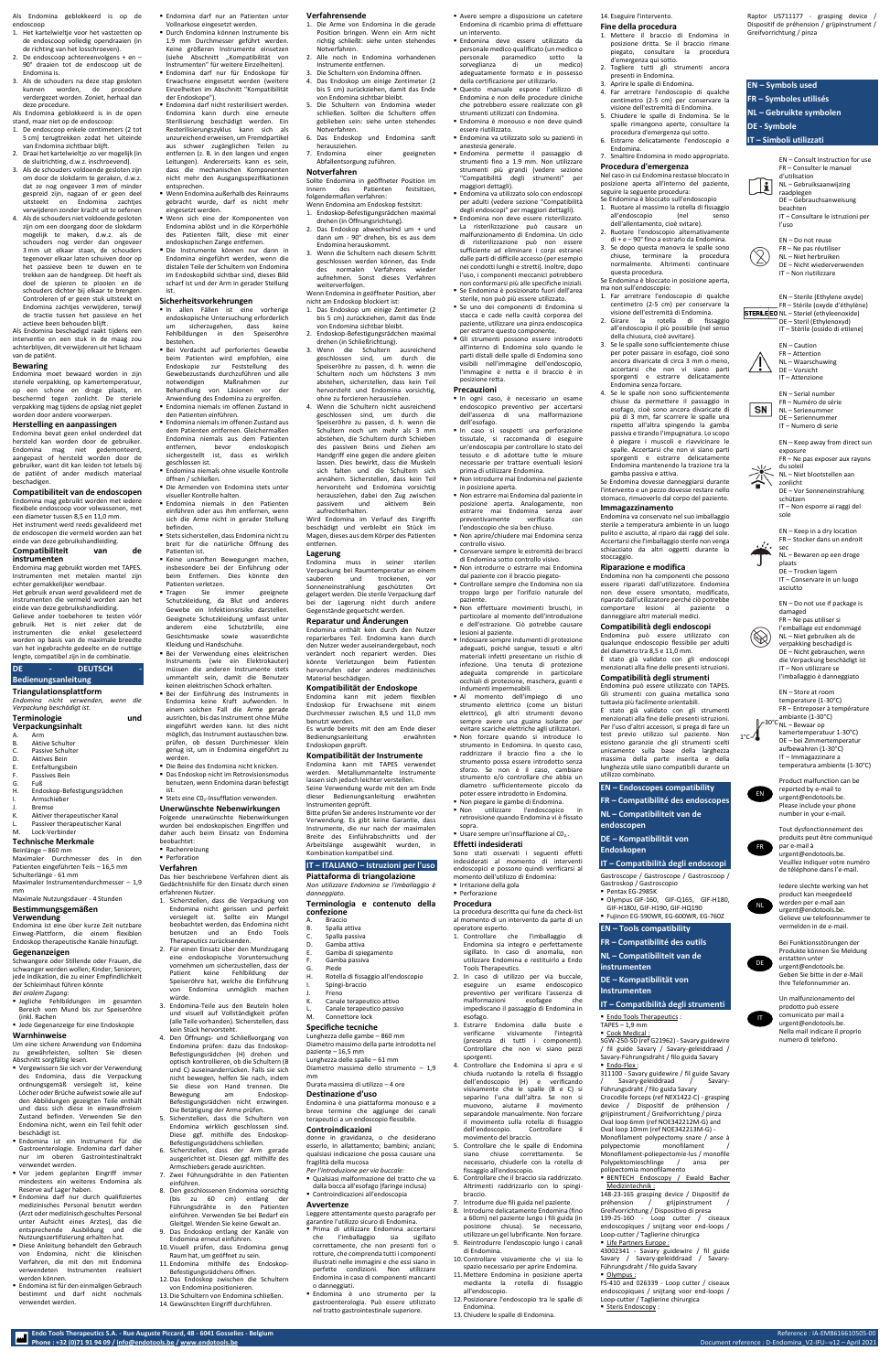**Endo Tools Therapeutics S.A. - Rue Auguste Piccard, 48 - 6041 Gosselies - Belgium** Reference : IA-EM8616610505-00

# **EN – ENGLISH - Instructions for use**

**Triangulation platform** *Do not use Endomina if the package is damaged*

# **Terminology and package contents**

- A. Arm B. Active shoulder
- C. Passive shoulder
- D. Active leg
- E. Deployment leg
- F. Passive leg
- G. Foot
- H. Endoscope fixation wheel I. Arm pusher
- J. Brake
- K. Active therapeutic channel L. Passive therapeutic channel
- M. Lock connector

# **Technical information**

Leg length – 860 mm Maximum diameter of the part inserted into the patient – 16,5 mm Shoulder length – 61 mm Maximum tool diameter – 1,9 mm

# Maximum duration of use – 4 hours **Intended use**

Endomina is a short-term, single-use platform providing additional therapeutic channels for a flexible endoscope.

# **Contraindications**

Women who are pregnant, trying to become pregnant or nursing; children; elderly; preexisting conditions that may lead to fragile mucosa

- *For oral insertion:* ▪ Any malformations from mouth to
- oesophagus (incl. pharynx) ■ Any endoscopy contraindication
- **Warnings**
- 
- In order to ensure the safe use of Endomina, it is essential to read this paragraph carefully.
- **Before using Endomina, make sure that** the package is properly sealed, make sure that the package has no hole or breach and includes all the components shown in the pictures and that they are in perfect condition. If any component is missing or
- damaged, do not use Endomina. ■ Endomina is a device for gastroenterology. It can only be used in the upper gastro-intestinal tract. ▪ Always keep at least one additional Endomina in stock before starting a procedure. **Endomina can only be used by qualified** medical staff (a physician or paramedical staff under surveillance by a physician) who has received the necessary training and certification to use it.
- Never insert or remove Endomina while its arms are bent.
- **E** Always check that Endomina is not too large for the patient's natural orifice.
- **E** Never make sudden movements especially during insertion and removal.
- This could hurt the patient. **E** Always wear appropriate protective clothing, as blood and other tissues carry an infection risk. Suitable protective clothing includes, but not limited to, protective goggles, a mask and waterproof
- clothes and gloves. ■ When using an electric tool (such as a diathermy knife), the other tools must have a nonconductive sheath to avoid electrical shocks for users.
- **Do not use force when inserting a tool. If** there is resistance, straighten the arm until the tool can be inserted without effort. If this is still not the case, change the tool and/or check that its diameter is small enough for insertion into Endomina.
- Do not kink Endomina's legs.
- **Do not use the endoscope in full** retrovision when Endomina is fixed on it.
- $\blacksquare$  Always use CO<sub>2</sub> insufflation.

- In all cases, an endoscopic examination is necessary prior to using Endomina in order to detect any malformation of the oesophagus.
- **If perforated tissue is suspected, it is** recommended that an endoscopy be performed to check the state of the tissue and take all necessary measures to treat any lesions prior using Endomina.
- Never insert Endomina in the open position.
- Never take Endomina out of the patient in the open position. Similarly, never take Endomina out of the patient without checking visually that Endomina is closed.
- Never open/close Endomina without visual control.

Phone : +32 (0)71 91 94 09 [/ info@endotools.be](mailto:info@endotools.be) [/ www.endotools.be](http://www.endotools.be/)

■ Always keep the distal ends of the arms in view.

The following adverse reactions have been observed during endoscopic operations and may happen during the use of Endomina: **Throat irritation** 

■ Perforation

- This document describes the use of Endomina, not the clinical procedures that can be performed with it.
- Endomina is single-use and cannot be reused.
- **Endomina can only be used on patients** under general anaesthesia.
- Endomina accepts tools up to 1.9 mm. Do not use larger tools (see "Tool compatibility" for more details).
- **Endomina can only be used with adult** endoscopes (see "Endoscope compatibility" for more details).
- Endomina cannot be resterilised. Resterilising Endomina can provoke device failure. A resterilisation cycle may not be sufficient to completely eliminate small foreign bodies from hard-to-reach parts (e.g. in long and narrow channels). Moreover, after use, some mechanical components may not fulfil the initial specifications.
- **EXEC** If Endomina is placed outside a clean zone, it cannot be used.
- If one of the components of Endomina becomes detached and falls into a body cavity of the patient, retrieve it with endoscopic forceps.
- **Tools can only be inserted into the** channels when the distal ends of the shoulders are visible with the endoscope and when the picture is clear and the arms are straight.

### **Precautions**

# **Adverse reactions**

# **Procedure**

The procedure described here is a check-list for an operation by an experienced user.

- 15. Check that the Endomina package is not damaged and is perfectly sealed. If any anomaly is detected, do not use Endomina; send it back to Endo Tools Therapeutics.
- 16. For a procedure using oral insertion, perform a prior endoscopic exam to detect any malformation of the oesophagus, which would block Endomina.
- 17. Unpack Endomina and check visually that it is complete and in good condition. Check that no parts protrude.
- 18. Check that Endomina opens and closes by turning the endoscope fixation wheel (H) and checking visually that the
- shoulders (B and C) move apart from each other. If they do not move, help the movement by separating them manually. Do not force the movement on the endoscope fixation wheel. Check the action of the arm.
- 19. Check that Endomina's shoulders are closed. If not, close them with the endoscope fixation wheel.
- 20. Check that the arm is straight. If not, straighten it with the arm pusher.
- 21. Insert two guide wires into the patient. 22. Insert Endomina (up to 60cm) gently into the patient along the guide wires (in closed position). Use a lubricating gel if needed. Do not use force.
- 23. Insert the endoscope along Endomina's channels.
- 24. Check visually that there is enough space to open Endomina.
- 25.Open Endomina with the endoscope fixation wheel. 26. Place the endoscope between the
- Endomina shoulders. 27. Close the Endomina shoulders.
- 28. Perform the operation.
- Antes de utilizar endomina®, compruebe que el envase está herméticamente cerrado, no tiene ningún orificio o abertura, y contiene todos los componentes mostrados en las imágenes en perfectas condiciones. Si algún componente falta o está dañado, no utilice endomina®.
- endomina® es un instrumento para la práctica de la gastroenterología. Solo es apto para su uso en el tracto gastrointestinal superior.
- Antes de iniciar un procedimiento, procure tener siempre al menos una unidad de endomina® de repuesto.
- endomina® solo puede ser utilizado por personal médico cualificado (médicos o personal paramédico bajo la supervisión de un médico) que haya recibido la formación y certificación pertinente a tal efecto.
- Este documento describe el modo de empleo de endomina®, no los procedimientos clínicos que se pueden llevar a cabo con el producto.
- endomina® es un producto exclusivamente de un solo uso.
- endomina® solo es apto para su uso en pacientes que hayan recibido anestesia general.
- endomina® admite instrumentos con un diámetro de hasta 1,9 mm. No utilice instrumentos de mayor diámetro (para obtener información adicional al respecto, consulte el apartado «Compatibilidad con instrumentos»).
- endomina® solo es apto para su uso con endoscopios para adultos (para obtener información adicional al respecto, consulte el apartado «Compatibilidad con endoscopios»).
- endomina® no puede reesterilizarse. Si endomina® se reesteriliza, el producto puede averiarse. Un solo ciclo de reesterilización podría no ser suficiente para eliminar completamente los cuerpos extraños pequeños de las partes difíciles de alcanzar (p. ej., tubos largos y estrechos). Además, algunos componentes mecánicos pueden no cumplir las especificaciones iniciales después del uso.
- Si endomina® se sitúa fuera de una zona estéril, no puede utilizarse.
- Si uno de los componentes de endomina® se desprende y cae en una cavidad corporal del paciente, retírelo con unas pinzas endoscópicas.
- Solo se pueden insertar instrumentos en los tubos cuando el extremo distal de los

### **End of procedure**

- 8. Straighten the Endomina arm. If the arm remains bent, see the emergency procedure below.
- 9. Remove all tools from Endomina.
- 10.Open the Endomina shoulders. 11. Withdraw the endoscope by a few
- centimetres (2 to 5) to keep the end of Endomina in view.
- 12. Close the Endomina shoulders. If the shoulders remain open, see the emergency procedure below.
- 13. Gently remove the endoscope and Endomina from the patient.
- 14. Dispose of Endomina in an appropriate trash bin.

### **Emergency procedures**

If Endomina gets stuck in the open position inside the patient, use the following procedure:

If Endomina is stuck on the endoscope:

- 1. Turn the endoscope fixation wheel as far as possible (in the opening direction, i.e. unscrewing)
- 2. Rotate the endoscope alternately + and 90° until the endoscope is removed from Endomina.
- 3. If the shoulders can be closed now, continue the normal procedure. Otherwise, continue this procedure.
- If Endomina is stuck in the open position, but not on the endoscope:
- 1. Withdraw Endomina by a few centimeters (2 to 5) to keep the end of Endomina in view.

2. Turn the endoscope fixation wheel as far as possible (in the closing direction, i.e. screwing in).

space between the shoulders is about 3 mm or less), check that no parts are protruding and gently pull Endomina out,

> 1. Compruebe que el envase de endomina® no tiene daños y está herméticamente cerrado. Si detecta cualquier anomalía, no utilice endomina®; devuelva el producto a Endo Tools Therapeutics. 2. Para procedimientos de inserción oral, lleve a cabo una exploración endoscópica con anterioridad para detectar cualquier malformación del esófago que pueda bloquear el paso de endomina®. 3. Saque endomina® del envase y compruebe visualmente que el producto está completo y en buenas condiciones. Compruebe que no haya partes que

without using force.

4. If the shoulders are not closed enough to pass through the oesophagus (i.e. the space between the shoulders is still more than about 3 mm), slide the shoulders relative to each other by pushing the passive leg and pulling the handle. This will bend the muscles and bring the shoulders closer to each other. Check that no parts are protruding and gently pull Endomina out, keeping traction between the active and passive legs. If Endomina is damaged during the operation and a part stays in the stomach,

take it out of the patient.

**Storage**

Endomina must be stored in its sterile package, in a clean and dry place, away from sun exposure and at ambient temperature. The sterile package should not be stored

squash it.

**Repairs and modifications**

Endomina has no parts that can be repaired by the user. Endomina must not be disassembled, modified or repaired by the user. This could hurt patients or damage

other medical devices. **Endoscope compatibility**

Endomina can be used with any adult flexible endoscope with a diameter between 9.2 and

10.8 mm.

It has been validated with the endoscopes listed at the end of these instructions.

**Tool compatibility**

Endomina can be used with TAPES. Devices with metal sheaths are easier to manipulate. It has been validated with the tools listed at

the end of these instructions.

For other tools, please test prior to procedure. There is no guarantee that instruments selected solely using maximum insertion portion width and working length will be compatible in combination.

**ES - ESPAÑOL - Modo de empleo Plataforma de triangulación** *No utilice endomina® si el envase está* 

*dañado.*

**Terminología y contenido del** 

**envase** A. Brazo B. Hombro activo C. Hombro pasivo

- D. Pierna activa
- E. Pierna de implantación F. Pierna pasiva
- G. Pie
- H. Ruedecilla de fijación al endoscopio
- Émbolo de brazo
- J. Freno
- K. Tubo de tratamiento activo
- L. Tubo de tratamiento pasivo
- M. Conector con fijación

# **Información técnica**

Longitud de la pierna – 860 mm Diámetro máximo de la parte que se inserta en el cuerpo del paciente – 16,5 mm Longitud del hombro – 61 mm Diámetro máximo del instrumento – 1,9 mm Duración máxima de uso – 4 horas

### **Uso previsto**

endomina® es una plataforma de un solo uso a corto plazo que añade tubos de tratamiento a un endoscopio flexible.

# **Contraindicaciones**

Mujeres embarazadas, que intentan concebir o en período de lactancia; menores de edad; personas de edad avanzada; personas con enfermedades preexistentes que las hagan propensas a fragilidad en las mucosas.

Canal terapêutico ativo Canal terapêutico passivo M. Conector de bloqueio **Informação técnica** Comprimento da perna – 860 mm Diâmetro máximo da parte inserida no

- *Para la inserción oral:* ▪ Cualquier malformación desde la boca hasta el esófago (incluida la faringe)
- Casos en los que la endoscopia esté contraindicada
- 

### **Advertencias**

Con vistas a garantizar la seguridad en el uso de endomina®, es esencial leer con atención este apartado.

- 3. If the shoulders are closed enough to pass through the oesophagus (i.e. the enderezados.
	- Antes de utilizar endomina®, será malformación en el esófago.
	- en el tejido, se recomienda llevar a cabo una endoscopia para comprobar su estado y tomar todas las medidas necesarias para tratar cualquier lesión antes de utilizar endomina®.
	- No inserte nunca endomina® en posición abierta.
	-
	- está cerrado. ■ No abra ni cierre nunca endomina® sin control visual.
	- Mantenga siempre a la vista los extremos distales de los brazos.
	- No inserte ni extraiga nunca endomina® cuando los brazos estén doblados.
	- Compruebe siempre que endomina® no
	- natural del paciente. ■ No realice nunca movimientos repentinos, especialmente durante la inserción y la extracción, ya que podría causar lesiones
	- Lleve siempre ropa de protección adecuada, ya que la sangre y otros tejidos presentan riesgo de infección. Algunos ejemplos de ropa de protección apta son gafas protectoras, mascarilla y prendas y guantes impermeables.
	- Al utilizar un instrumento eléctrico (como un electrobisturí), los otros instrumentos deberán tener una funda no electroconductiva para prevenir descargas eléctricas.
	- No aplique fuerza al insertar los instrumentos. En caso de encontrar resistencia, enderece el brazo del producto hasta poder insertar el instrumento sin esfuerzo. Si sigue encontrando resistencia, cambie de instrumento o compruebe que su diámetro sea lo suficientemente reducido para la inserción en endomina®.
	- No tuerza las piernas de endomina®
	- No utilice el endoscopio en modo de
	- retrovisión total cuando esté conectado a endomina®.
	- Utilice siempre insuflación de CO2.

As ferramentas apenas podem ser inseridas nos canais quando as extremidades distais dos ombros sejam **Em qualquer dos casos, é necessário** efetuar uma verificação endoscópica antes de usar o Endomina, para detetar qualquer anomalia no esófago. ▪ Em caso de suspeita de perfuração de tecidos, recomenda-se a realização de uma endoscopia para verificar as suas condições e tomar todas as medidas necessárias para o tratamento de quaisquer lesões antes de usar o

■ Nunca faca movimentos repentinos. especialmente durante a inserção e a remoção. Pode magoar o paciente. ▪ Use sempre vestuário de proteção, dado que o sangue e outros tecidos apresentam um risco de infeção. O vestuário de proteção adequado inclui, mas não está limitado a óculos de proteção, máscara e

### **Precauciones**

- necesaria una exploración endoscópica en todos los casos para detectar cualquier
- **En caso de sospecharse una perforación**
- 
- No extraiga nunca endomina® del cuerpo del paciente en posición abierta. Asimismo, no extraiga nunca endomina<sup>®</sup> del cuerpo del paciente sin haber
- comprobado visualmente que el producto
- 
- 
- sea excesivamente grande para el orificio
- al paciente.
- 
- 

### **Reacciones adversas**

Las siguientes reacciones adversas se han observado durante intervenciones endoscópicas y podrían producirse al utilizar

endomina®:

▪ Irritación de garganta ■ Perforación **Procedimiento**

El procedimiento que se describe a continuación es una lista de verificación para una operación llevada a cabo por un usuario

experimentado.

hombros es visible con el endoscopio, la imagen es nítida y los brazos están 2. Gire la ruedecilla de fijación al endoscopio hasta donde sea posible (en sentido de cierre, es decir, enroscando).

sobresalgan.

4. Pruebe la apertura y cierre de endomina® girando la ruedecilla de fijación al endoscopio (H) y compruebe visualmente que los hombros (B y C) se separan. Si no se mueven, trate de separarlos manualmente. No fuerce la ruedecilla de fijación al endoscopio. Compruebe el accionamiento del brazo. 5. Compruebe que los hombros de

endomina® estén cerrados. Si no lo están, ciérrelos con la ruedecilla de fijación al endoscopio.

6. Compruebe que el brazo esté enderezado. Si no lo está, enderécelo con el émbolo de brazo.

- 7. Inserte dos agujas guía en el cuerpo del paciente.
- 8. Inserte endomina® (hasta 60 cm) suavemente en el cuerpo del paciente a lo largo de las agujas guía (en posición cerrada). Si lo necesita, utilice un gel lubricante. No aplique fuerza.
- 9. Inserte el endoscopio a lo largo de los tubos de endomina®.
- 10. Compruebe visualmente que haya suficiente espacio para abrir endomina®.
- 11. Abra endomina® con la ruedecilla de fijación al endoscopio.
- 12. Sitúe el endoscopio entre los hombros de endomina®. 13. Cierre los hombros de endomina®.
- 14. Realice la intervención.

### **Final del procedimiento**

- 1. Enderece el brazo de endomina®. Si el brazo sigue doblado, consulte el procedimiento de emergencia que se detalla a continuación.
- 2. Retire todos los instrumentos de endomina®.
- 3. Abra los hombros de endomina®.
- 4. Retire el endoscopio unos centímetros (de 2 a 5) para mantener a la vista el extremo de endomina®. 5. Cierre los hombros de endomina®. Si los hombros siguen abiertos, consulte el procedimiento de emergencia que se
- detalla a continuación. 6. Retire suavemente el endoscopio y
- endomina® del cuerpo del paciente. 7. Deseche endomina® en un contenedor
- de residuos adecuado.

# **Procedimientos de emergencia**

Si endomina® se atasca en la posición abierta dentro del cuerpo del paciente, lleve a cabo el siguiente procedimiento: Si endomina® está atascado en el

- endoscopio: 1. Gire la ruedecilla de fijación al endoscopio hasta donde sea posible (en
- sentido de apertura, es decir, desenroscando). 2. Gire el endoscopio alternativamente + y -
- 90° hasta separarlo de endomina®. 3. Si ahora es posible cerrar los hombros, continúe con el procedimiento normal. De lo contrario, continúe con este
- procedimiento. Si endomina® está atascado en la posición abierta, pero no en el endoscopio:
- 1. Retire endomina® unos centímetros (de 2 a 5) para mantener a la vista su extremo.

3. Si los hombros están lo suficientemente próximos como para pasar a través del esófago (es decir, el espacio entre ellos es de 3 mm o inferior), compruebe que no haya partes que sobresalgan y extraiga endomina® suavemente, sin

aplicar fuerza.

4. Si los hombros no están lo suficientemente próximos como para pasar a través del esófago (es decir, el espacio entre ellos es superior a 3 mm aproximadamente), deslice uno contra otro empujando la pierna pasiva y tirando del asa. Así se flexionarán los músculos y los hombros se acercarán. Compruebe que no haya partes que sobresalgan y extraiga endomina® suavemente conservando la tracción entre la pierna activa y la pasiva. Si endomina® sufre daños durante la operación y una parte permanece en el estómago, extraiga dicha parte del cuerpo

del paciente. **Almacenamiento**

endomina® debe almacenarse dentro de su envase estéril en un lugar limpio y seco, no expuesto a la luz solar y a temperatura

ambiente.

El envase estéril no debe almacenarse bajo otros envases que puedan aplastarlo. **Reparaciones y modificaciones** endomina® no tiene partes que puedan ser reparadas por el usuario. El usuario no debe desmontar, modificar ni reparar endomina®. Hacerlo podría tener como resultado lesiones en los pacientes o daños en otros

productos sanitarios.

**Compatibilidad con endoscopios** endomina® es apto para utilizarse con cualquier endoscopio flexible para adultos con un diámetro de entre 8,5 y 11,0 mm. Su uso está validado con los endoscopios que se indican al final de estas instrucciones. **Compatibilidad con instrumentos** endomina® es apto para utilizarse con

TAPES.

Los instrumentos con fundas metálicas son

más fáciles de manipular.

Si desea utilizar otros instrumentos, pruébelos antes de iniciar el procedimiento. No se garantiza la compatibilidad de los instrumentos seleccionados solamente en función de la anchura y longitud operativa máxima de la sección para inserción.

**PT** – **PORTUGUÊS - Instruções de** 

**utilização**

**Plataforma de triangulação** *Não usar o Endomina caso a embalagem* 

> Perna de implantação Perna passiva

*esteja danificada*

**Terminologia e conteúdo da** 

**embalagem Braço** Ombro ativo Ombro passivo D. Perna ativa

G. Pé

**Travão** 

paciente  $-16,5$  mm

H. Roda de fixação do endoscópio I. Empurrador do braço

Comprimento do ombro – 61 mm Diâmetro máximo da ferramenta – 1,9 mm Duração máxima da utilização – 4 horas

**Utilização prevista**

Endomina é uma plataforma descartável de curta duração que proporciona canais terapêuticos adicionais para um endoscópio

flexível.

**Contraindicações**

Mulheres grávidas, a tentar engravidar ou lactantes; crianças; idosos; pré-existência de condições que possam provocar uma

- mucosa frágil *Para inserção oral:*
- Quaisquer malformações identificadas entre a boca e o esófago (incl. a faringe)

▪ Qualquer contraindição endoscópica

### **Avisos**

- Para garantir a utilização segura do Endomina é essencial a leitura atenta deste parágrafo.
- Antes de usar o Endomina, certifique-se que a embalagem se encontra convenientemente selada, não está perfurada ou rasgada, inclui todos os componentes indicados nas imagens e que estes se encontram em perfeitas condições. Não use o Endomina em caso de falta ou danos nos componentes.
- O Endomina é um dispositivo para gastroenterologia. Pode ser utilizado apenas no trato gastrointestinal superior.
- Tenha sempre, pelo menos, um Endomina em armazém antes de iniciar o procedimento.
- O Endomina apenas pode ser usado por pessoal médico qualificado (um médico ou paramédico sob supervisão de um médico) que tenha recebido a formação e certificação necessária para a sua utilização.
- Este documento descreve a utilização da Endomina, e não os procedimentos clínicos que podem ser realizados com ele.
- O Endomina é descartável e não pode ser reutilizado.
- O Endomina apenas pode ser usado em pacientes submetidos a anestesia geral.
- O Endomina aceita ferramentas até 1,9 mm. Não utilize ferramentas mais largas (consulte "Compatibilidade com ferramentas" para mais detalhes).
- O Endomina apenas pode ser usada com endoscópios para adultos (consulte "Compatibilidade com endoscópios" para mais detalhes).
- O Endomina não pode ser reesterilizado. A reesterilização do Endomina pode provocar falha do dispositivo. O ciclo de reesterilização pode não ser suficiente para eliminar completamente pequenos elementos estranhos das partes de difícil cesso (por exemplo, canais compridos e estreitos). Além disso, após a utilização, alguns componentes mecânicos podem não satisfazer as especificações iniciais.
- O Endomina não pode ser usado se for colocado fora de uma zona limpa.
- Se um dos componentes do Endomina se soltar e cair numa cavidade do corpo do paciente, recolha-o com fórceps endoscópicos.

visíveis com o endoscópio e quando a imagem for clara e os braços estiverem

esticados. **Precauções**

Endomina.

▪ Nunca insira o Endomina na posição

aberta.

▪ Nunca tire o Endomina do paciente na posição aberta. Do mesmo modo, nunca tire o Endomina do paciente sem verificar visualmente que o Endomina está

fechado.

▪ Nunca abra/feche o Endomina sem o

■ Mantenha sempre as extremidades distais

verificar visualmente.

dos braços à vista.

▪ Nunca insira nem remova o Endomina enquanto os braços estiverem dobrados. ▪ Verifique sempre se o Endomina não é demasiado grande para os orifícios

naturais do paciente.

luvas e vestuário impermeável. ■ Se usar uma ferramenta elétrica (como um lápis de diatermina, por exemplo), as outras ferramentas devem ter uma bainha não condutora para evitar choque elétrico

■ Utilize sempre insuflação de CO2.

nos utilizadores.

▪ Não exercer força quando inserir uma ferramenta. Se houver resistência, estique o braço até a ferramenta puder ser inserida sem esforço. Se este também não for o caso, mude a ferramenta e/ou verifique se o seu diâmetro é pequeno o suficiente para a inserção no Endomina. ▪ Não dobre as pernas do Endomina. ▪ Não utilize o endoscópio em total retrovisão quando o Endomina estiver

fixado nele.

**Reações adversas**

As seguintes reações adversas podem ser observadas durante as operações endoscópicas e podem ocorrer durante a

utilização do Endomina: ▪ Irritação da garganta ▪ Perfuração **Procedimento**

O procedimento descrito aqui é uma lista de verificação para uma operação executada

por um utilizador experiente.

5. Verifique se a embalagem do Endomina não está danificada e está perfeitamente selada. Se for detetada alguma anomalia, não utilize o Endomina e devolva-o à

Endo Tools Therapeutics.

6. Para um procedimento recorrendo a inserção oral, execute um exame endoscópico prévio para detetar qualquer anomalia do esófago que possa

bloquear o Endomina.

7. Retire o Endomina da embalagem e verifique se está completo e em bom estado. Verifique se não há peças

salientes.

8. Verifique se o Endomina abre e fecha virando a roda de fixação do endoscópio (H) e verificando visualmente se os ombros (B e C) se separam entre si. Se não se moverem, facilite o movimento separando-os manualmente. Não force o movimento na roda de fixação do endoscópio. Verifique a ação do braço. 9. Verifique se os ombros do Endomina estão fechados. Se não estiverem, fecheos com a roda de fixação do endoscópio. 10. Verifique se o braço está esticado. Se não estiver, estique-o com o empurrador do

braço.

11. Insira dois fios guia no paciente. 12. Insira o Endomina (até 60 cm) suavemente no paciente, ao longo dos fios-guia (na posição fechada). Use um gel lubrificante, se necessário. Não force. 13. Insira o endoscópio ao longo dos canais

do Endomina.

14. Verifique visualmente se há espaço suficiente para abrir o Endomina. 15. Abra o Endomina com a roda de fixação

do endoscópio.

16. Coloque o endoscópio entre os ombros

do Endomina.

17. Feche os ombros do Endomina.

18. Realize a operação. **Fim do procedimento**

1. Endireite o braço do Endomina. Se este permanecer dobrado, consulte o procedimento de emergência abaixo. 2. Remova todas as ferramentas do

Endomina.

3. Abra os ombros do Endomina.

4. Retire o endoscópio alguns centímetros (2 a 5) para manter a extremidade do

Endomina à vista.

5. Feche os ombros do Endomina. Se os ombros permanecerem abertos, consulte o procedimento de emergência

indicado a seguir.

6. Remova suavemente o endoscópio e do

Endomina do paciente.

7. Elimine o Endomina num recipiente

adequado.

**Procedimentos de emergência** Se o Endomina ficar preso numa posição aberta dentro do paciente, realize o seguinte

procedimento:

Se o Endomina ficar preso no endoscópio: 1. Vire a roda de fixação do endoscópio até onde for possível (na direção da abertura, ou seja, desenroscando) 2. Gire o endoscópio alternadamente para + e – em 90° até o endoscópio ser

removido do Endomina.

3. Se os ombros puderem ser abertos agora, prossiga com o procedimento normal. Caso contrário, prossiga com

este procedimento.

Se o Endomina ficar preso na posição aberta,

mas não no endoscópio:

1. Retire o Endomina alguns centímetros (2 a 5) para manter a extremidade do

Endomina à vista.

2. Vire a roda de fixação do endoscópio até onde for possível (na direção do fecho,

ou seja, enroscando).

3. Se os ombros estiverem fechados o suficiente para passarem pelo esófago (ou seja, o espaço entre os ombros é de cerca de 3 mm ou menos), verifique se não existem peças salientes e puxe o Endomina para fora com cuidado, sem

exercer força.





**EN – Instructions for use ES – Modo de empleo PT – Instruções de utilização CS – Návod k použití 2797 SR – Uputstvo za upotrebu**